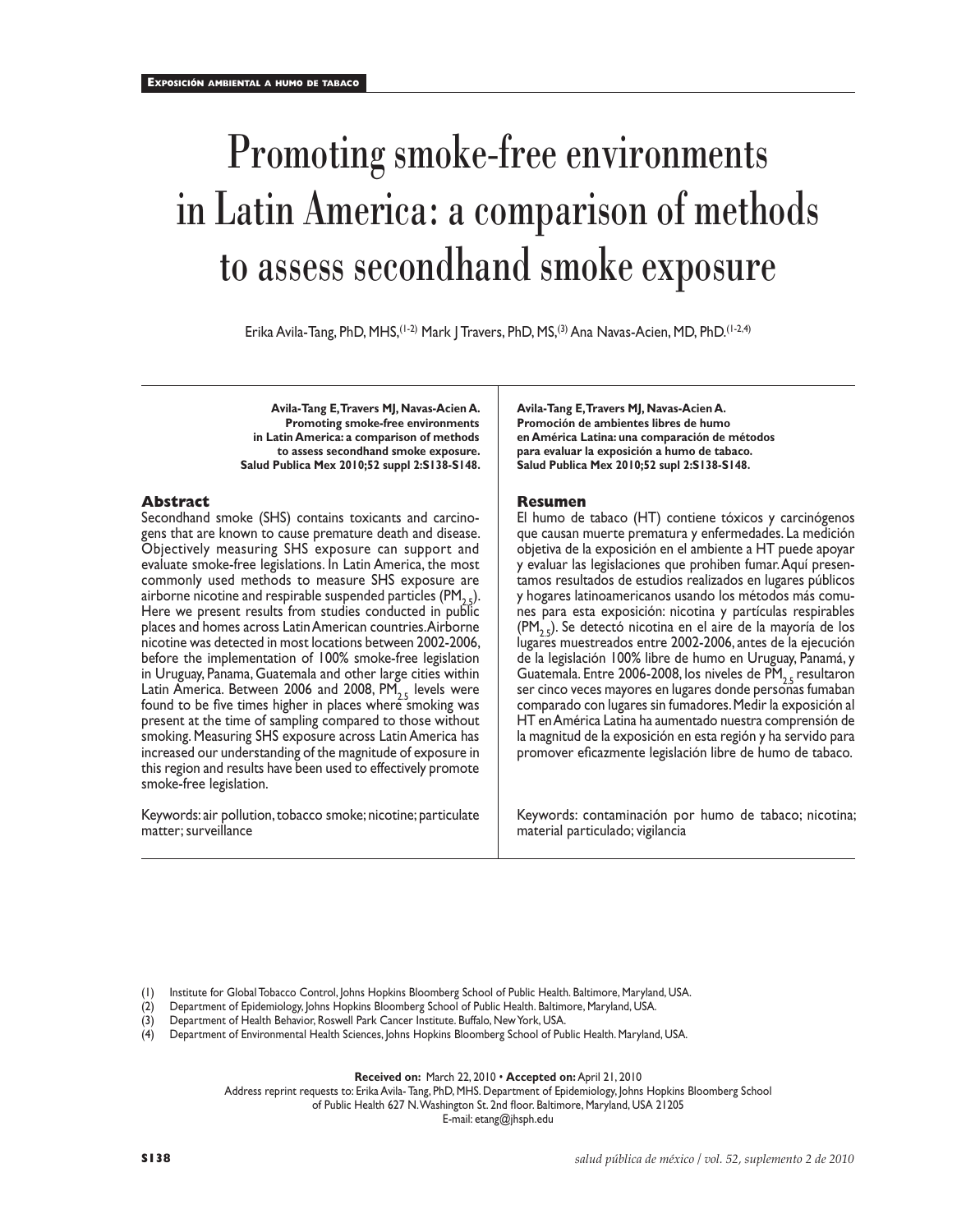Secondhand smoke (SHS), a mixture of mainstream<br>
and sidestream tobacco smoke, contains well known<br>
toxiconta and carginogens that cause premature death toxicants and carcinogens that cause premature death and disease worldwide.<sup>1</sup> Mainstream smoke is the tobacco smoke exhaled by the smoker whereas sidestream smoke is the tobacco smoke released from the burning cigarette.<sup>1</sup> In 2001, the Pan American Health Organization (PAHO) launched the Smoke-Free Americas initiative to mobilize action in support of smoke-free communities, workplaces and homes. The World Health Organization Framework Convention on Tobacco Control (WHO-FCTC), the United Nations first public health treaty, entered into force in February 2005. The FCTC was developed in response to the globalization of the tobacco epidemic and has been adopted by 168 countries (parties) as of March  $4<sup>th</sup>$ , 2010, including 26 countries from the Americas. Article 8 of the WHO-FCTC and its implementation guidelines legally binds all parties to adopt and implement comprehensive smoke-free legislations in all public places and workplaces to protect all people from exposure to tobacco smoke.<sup>2,3</sup>

The WHO-FCTC indicates that smoke-free legislation should be monitored and evaluated, and objective measurement of SHS exposure can play a key role. First, such measurements quantify the levels of SHS to which people are exposed in critical locations. Second, determining SHS exposure can be used to assess health risks associated with SHS. Third, SHS levels can be used to educate policy makers and the population at large about SHS occurrence and the importance of enacting smoke-free legislations to eliminate health risks associated with SHS exposure. Finally, objective measures of SHS are excellent tools to evaluate smoke-free legislation once the law has been implemented.

In this review, we present a summary of the methods used to measure exposure to SHS in Latin America, results obtained using these methods, and potential next steps for the region.

# **Methods and environments for monitoring exposure to SHS**

In general, a good marker of SHS exposure should be easily and accurately measured at an affordable cost, providing a valid assessment of SHS exposure as a whole.4 However, SHS is a dynamic and complex mixture of thousands of compounds in vapor and particulate phases. This has important implications for measuring SHS in the air, as it is not possible to directly measure SHS in its entirety. To facilitate the understanding of total suspended particles (TSP) dynamic behavior, Daisey<sup>5</sup> proposed grouping TSP compounds into 5 major components according to their physicochemical properties (physical state, vapor pressure, and type of compound): 1) very volatile organic compounds (VVOCs) such as formaldehyde, 2) volatile organic compounds (VOCs) such as benzene, 3) semivolatile organic compounds (SVOCs) such as nicotine, 4) particulate matter (PM) and its organic compounds such as benzo[a]pyrene, and 5) gas-phase inorganic compounds such as carbon monoxide.

Each of these different components will behave differently in the environment. The primary determinants of PM and VVOC are the amount of smoking and ventilation rates, with 20-30% of PM also being deposited on surfaces.6,7 Deposition is the process by which aerosol particles collect or deposit themselves on solid surfaces, decreasing the concentration of the particles in the air over time. For VOCs and SVOCs, such as nicotine, significant amounts of the compound will also sorb (adhere) onto room surfaces. This sorption will decrease the concentration of the SHS component in the air. Subsequent desorption (i.e. reemission into the environment), however, will increase the concentration of the component in the air. The amount and time-scale across which the sorption and desorption occurs is a function of the specific SHS component in question, ventilation rate, and the amount and type of surfaces (e.g. furnishings) in the room. Exposure to these compounds can hence occur hours, days, or even weeks after active smoking has stopped and these compounds are adsorbed and desorbed into the air of the room.<sup>6</sup>

Dozens of different markers of SHS in the air have been measured, including nicotine, respirable particles, 3-ethenylpyridine (3-EP), polycyclic aromatic hydrocarbons (PAHs), carbon monoxide, and acrolein. Each marker has advantages and disadvantages in terms of specificity, sensitivity, cost and ease of determination. Furthermore, the choice of marker will also depend on the specific question being addressed and the environment studied. Nevertheless, two methods have become the most commonly used for determining SHS exposure in different environments: airborne nicotine and respirable suspended particles. The two methods are compared side-by-side in Table I.

# **Air nicotine**

Airborne nicotine concentrations are well correlated with the number of cigarettes smoked and with respirable PM generated by the burning cigarette. They also provide reasonable estimates of exposure to the rest of tobacco components.5,7 Nicotine is a particularly attractive marker because tobacco smoke is its only source in most environments (i.e., it is specific to tobacco smoke) and the measurement methods, based on a small passive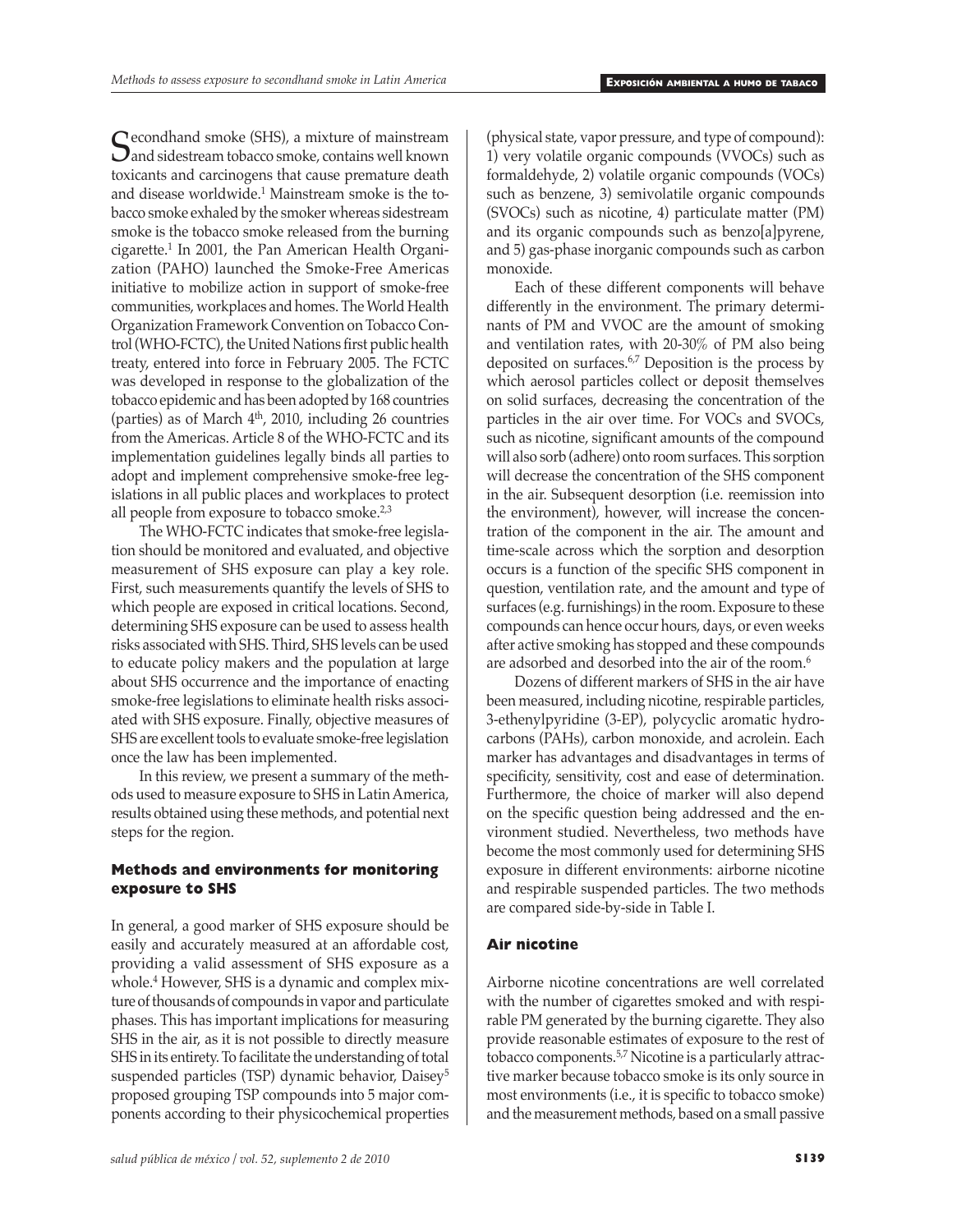#### **Table I Comparison of SHS exposure assessment methods**

|                                | Airborne nicotine (passive sampling)                                                                                                                                                                                                                                                                                                                                                                                                                                                                                                | Particulate matter (PM <sub>25</sub> , active sampling)                                                                                                                                                                                                                                                                                                                                                                                          |
|--------------------------------|-------------------------------------------------------------------------------------------------------------------------------------------------------------------------------------------------------------------------------------------------------------------------------------------------------------------------------------------------------------------------------------------------------------------------------------------------------------------------------------------------------------------------------------|--------------------------------------------------------------------------------------------------------------------------------------------------------------------------------------------------------------------------------------------------------------------------------------------------------------------------------------------------------------------------------------------------------------------------------------------------|
| Method                         | Passive sampling using a small filter badge hung in an area of interest.<br>The nicotine collected by the filter is later analyzed in a laboratory<br>for an integrated value of airborne nicotine concentration in the<br>area of interest over the duration of sampling.                                                                                                                                                                                                                                                          | Portable battery operated machine with a vacuum pump<br>and integrated laser that samples the air continuously and<br>stores measurements into memory. Data can be down-<br>loaded and viewed immediately after sampling.                                                                                                                                                                                                                        |
| Time scale                     | Duration of sampling depends on the amount of nicotine in the air<br>but typically requires 1-2 days to 1-2 weeks of sampling. For instance<br>in a bar or nightclub where smoking is allowed I day of sampling is<br>generally sufficient to provide a precise quantification of nicotine<br>in that environment. For any location, a week of sampling has the<br>advantage to provide a good estimate of time weighted average<br>concentrations.                                                                                 | Measurements are taken continuously and stored in me-<br>mory as often as once per second for 6-14 hours depending<br>on batteries used. Longer sampling would require plugging<br>in and securing the device. Allows for the examination of<br>changes in SHS exposure over time. Allows for the mea-<br>surement of peak concentrations that are not seen with<br>integrated methods.                                                          |
| Sensitivity                    | A sufficient amount of nicotine must be collected on the filter in<br>order to perform quantification in the laboratory. Current laboratory<br>methods are very sensitive allowing for the quantification of ≥0.0026<br>µg/ml of nicotine. For instance, I hour of sampling is sufficient to<br>detect an average concentration of 0.22 $\mu$ g/m <sup>3</sup> in an environment<br>where this concentration is constant during the hour of sampling.                                                                               | Highly sensitive to tobacco smoke; the machine detects<br>levels as low as 1 microgram per cubic meter of PM while<br>cigarettes emit large quantities of PM, about 14 000 mi-<br>crograms per cigarette.                                                                                                                                                                                                                                        |
| Specificity                    | Highly specific to tobacco smoke. Tobacco is generally the only<br>source of nicotine.                                                                                                                                                                                                                                                                                                                                                                                                                                              | PM is not specific to tobacco smoke and there are many<br>other sources of PM present at all times. Especially at low<br>concentrations it may be difficult to distinguish tobacco<br>smoke PM from other sources.                                                                                                                                                                                                                               |
| Correlation between<br>markers | Both are correlated with other SHS constituents. Especially in places where there is consistent smoking there is a good correlation<br>between nicotine and PM <sub>25</sub> with an increase of about 10 micrograms of PM <sub>25</sub> for each 1 microgram of nicotine.                                                                                                                                                                                                                                                          |                                                                                                                                                                                                                                                                                                                                                                                                                                                  |
| Communication                  | Because there is no safe level of SHS exposure the concentration<br>of nicotine in the environment should be zero (i.e. undetectable).<br>Any level of exposure increases health risk, although the risk is<br>substantially higher with increasing concentrations. Nicotine itself<br>can be of health interest as it may have some cardiovascular effects.<br>Comparisons of air nicotine concentrations in different locations,<br>including smoke-free environments are powerful tools in support<br>of smoke-free initiatives. | PM2.5 has known direct health effects in terms of mor-<br>bidity and mortality. There are existing health standards<br>for PM2.5 in outdoor air (USEPA and WHO) that can be<br>used to communicate the relative harm of PM2.5 levels in<br>places with smoking. The continuous nature of sampling<br>allows for the creation of real-time plots showing levels<br>minute-by-minute which can be powerful communication<br>tools (e.g. Figure 5). |
| Cost                           | No expensive equipment to buy up front and minimal operating<br>cost. Per sample laboratory costs including the filter badge are<br>$~100$ USD.                                                                                                                                                                                                                                                                                                                                                                                     | High initial investment (~\$4 000USD) but minimal ope-<br>rating cost. No per sample costs, i.e. no laboratory costs<br>or consumables.                                                                                                                                                                                                                                                                                                          |
| Training protocols             | Readily available (e.g. www.shsmonitoring.org)                                                                                                                                                                                                                                                                                                                                                                                                                                                                                      | Readily available (e.g. www.tobaccofreeair.org)                                                                                                                                                                                                                                                                                                                                                                                                  |

filter-badge, are accurate, precise, relatively inexpensive and easy to use.7-9 The quantification of SHS with airborne nicotine is generally made by passive sampling, a method that does not rely on mechanized air pumping. The sampling device is a small, lightweight, circular plastic badge containing a filter treated with sodium bisulfate (Figure 1). As air passes through a porous membrane, nicotine in the air is absorbed into the filter.<sup>8</sup>

After the sampling devices have been in place for a period of time in the location of interest (e.g. one to two weeks), they are sent to a laboratory where the nicotine collected by the filter is extracted into heptane with an internal standard, and then injected into a gas chromatograph, coupled with a nitrogen phosphorus

of nicotine that the laboratory method/instrument has been able to determine in a 7-day sample is around 0.001  $\mu$ g/m<sup>3</sup>, although the limit of detection can vary across different laboratories. For quality control purposes, it is important to use around 10% duplicate samples and at least 10% blanks. Duplicate samples, a second monitor placed next to the main sampler, are used to determine how repeatable the laboratory analysis is. Correlation coefficients between 0.85 and 0.97 have been reported between duplicate and original samples.11-13 Blanks are monitors that are opened for 3-5 seconds at the sampling site, stored, and analyzed with the rest of the monitors. These blank samples are used to assess background

detector and a capillary column.<sup>8,10</sup> The lowest amount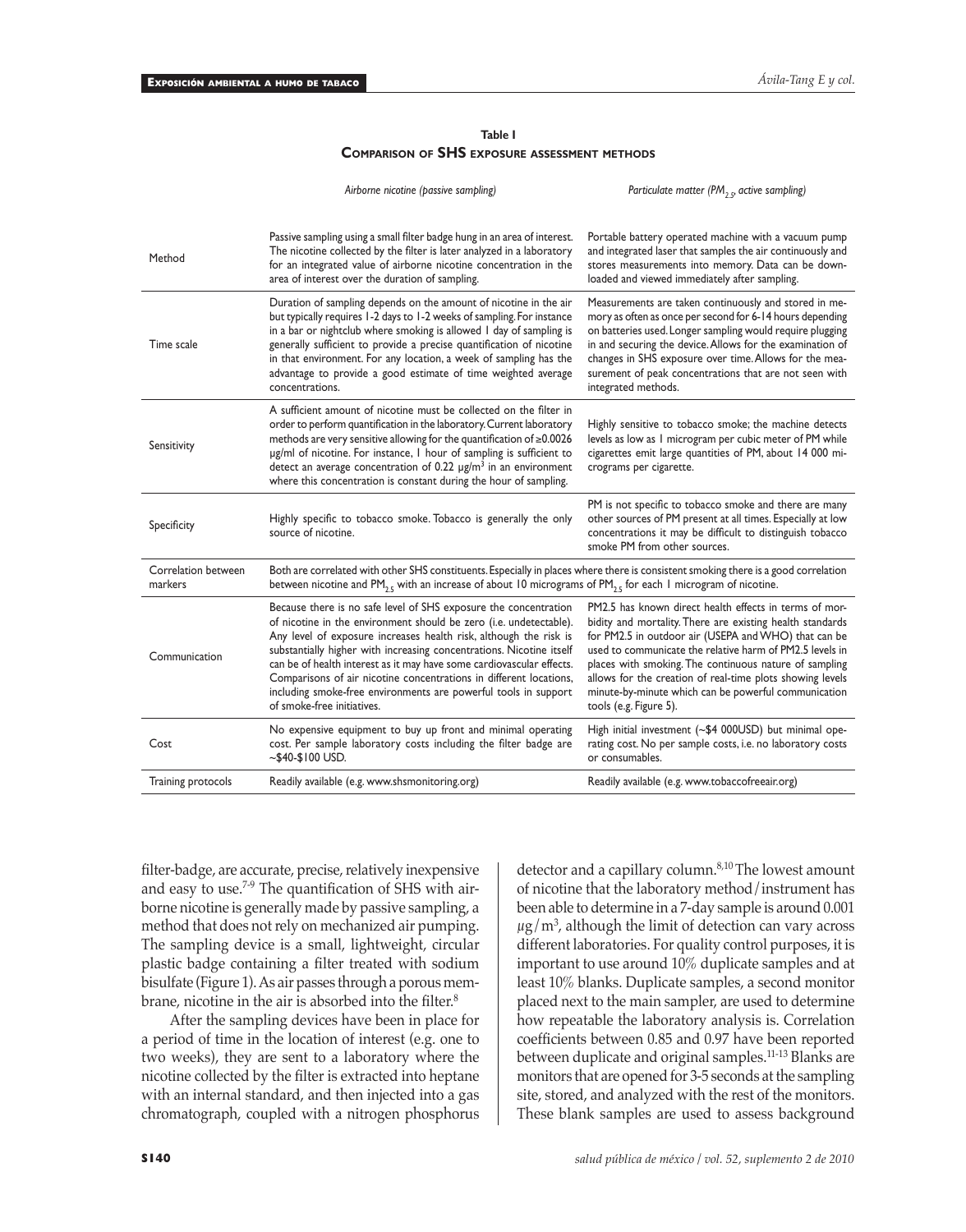

**Figure 1. Passive monitor (left) used to measure nicotine in the air and SidePak AM510 Personal Aerosol Monitor (right) (TSI Inc., Minnesota, USA)**

nicotine levels trapped by the filter during shipping, storage and manipulation of the sampling devices. Final concentrations are calculated after subtraction of nicotine background levels from these blank samples. Because nicotine directly relates to tobacco smoke, there is no safe level of air nicotine and nicotine should be undetectable in all indoor environments. Protocols and analysis using this method are readily available at www. shsmonitoring.org.

## **Particulate matter**

PM can be divided into categories based on size. Respirable suspended particulates (RSP) refer only to particles small enough to be inhaled into the lower airways of the lungs. The maximum particle size for RSP is generally considered 3.5 or 4 microns.  $PM_{2.5}$  is a measure of the mass concentration of particles less than 2.5 microns in diameter. It is commonly used to assess SHS as it closely approximates the respirable fraction (RSP) and there are existing outdoor air quality standards based on  $PM_{2,5}$  concentrations that can be used for comparison.14,15 Virtually all PM in tobacco smoke is less than one micron in diameter, with the median particle size around  $0.2 \ \mu m$ .<sup>16,17</sup> Other properties of particles, besides mass concentration, can be measured including particle count and surface chemistry, $18$  although the relevance of these measures for secondhand monitoring is less clear.

In contrast to nicotine, PM is not specific to tobacco smoke and thus measurements in environments where smoking occurs must be compared to concentrations in comparable environments where smoking does not occur. In environments without smoking, sources of PM could be related to the presence of burning ovens and candles or to varying levels of outdoor pollution. Like nicotine, measured concentrations of SHS-associated particulate range about 100-fold, from 5 to 500  $\mu$ g/m<sup>3</sup>, over a wide variety of indoor environments,<sup>19</sup> although extreme levels of several thousand micrograms per cubic meter are not rare in some indoor environments (e.g. in certain bars and nightclubs). Indoor environments with smoking commonly have concentrations of  $PM_{2.5}$  and/ or RSP in the range of 10-20 or even more times higher than the maximum allowed by the Environmental Protection Agency (EPA) concentrations for outdoor pollution.14,20

The novelty in PM monitoring is the availability of portable, user-friendly, affordable instruments capable of real-time continuous monitoring (one measurement every second to minutes).<sup>21</sup> The continuous nature of measurement allows for examination of changes in tobacco smoke levels over time. These instruments allow multiple assessments of indoor air quality and are suited to check compliance with smoking policy rules. PM measurements can also be compared with health based national air quality standards for outdoor air.<sup>14</sup> Moreover, the results of the measurements can be shared instantly with bartenders, patrons and customers, thus representing an educational opportunity. Real-time monitors can also compare outdoor and indoor air quality instantly, often a shocking experience for lay people who are accustomed to considering pollution mainly as an outdoor problem.21 The principal drawback of this marker is its poor specificity to SHS: in order to collect reliable information about exposure, it is sometimes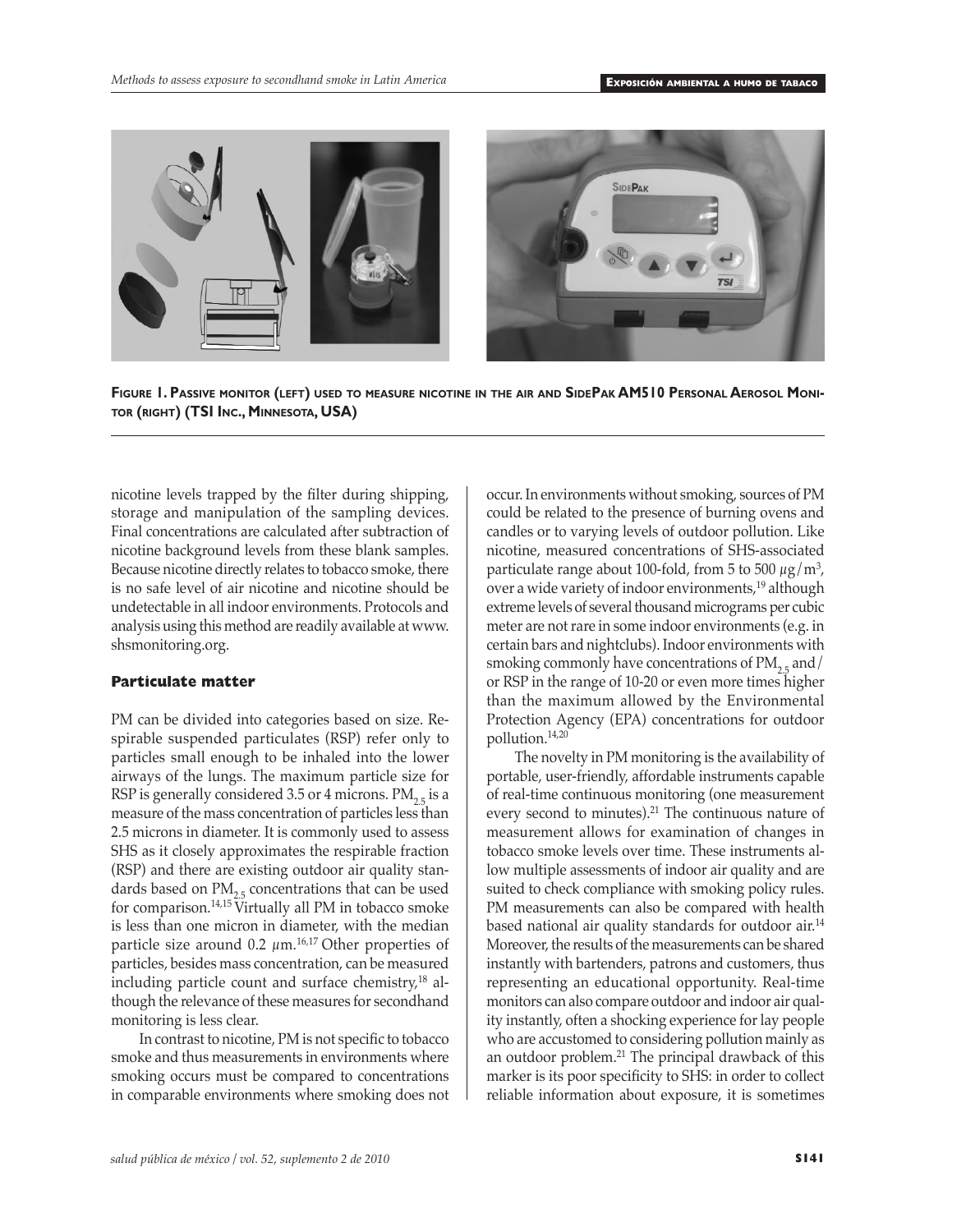useful to link PM measures with other specific markers such as nicotine.\*

One commonly used device for measuring SHSderived PM is the TSI SidePak AM510 Personal Aerosol Monitor (TSI, Inc., St. Paul, MN)(Figure 1). The SidePak uses a built-in sampling pump to draw air through the device where the PM in the air scatters the light from a laser. The amount of light scattering is correlated with the particle mass concentration or  $PM_{25}$ . It is important to note that with any type of light-scattering instrument such as the SidePak, it is important to calibrate the device for the specific aerosol of interest, in this case tobacco smoke. The SidePak has been calibrated and validated for use in studies of SHS exposure.22-26 Protocols and a training course to measure SHS exposure using this device are readily available at www.tobaccofreeair.org.

### **Studies in Latin America**

#### *Air nicotine*

*Public places:* Between 2002 and 2004, we measured indoor air nicotine concentrations in public places in Argentina, Brazil, Chile, Costa Rica, Guatemala, Honduras, Mexico, Panama, Paraguay, Peru and Uruguay.11,13,27-29 In each of the countries, we included two secondary schools, a hospital, a government building, an airport (two airports in Argentina), and 10 restaurants and bars.

*Homes:* Between 2005 and 2006, we measured indoor air nicotine concentrations in approximately 40 homes of smokers and non-smokers in each of the following countries: Argentina, Brazil, Dominican Republic, Guatemala, Mexico, Panama, Peru, Uruguay, and Venezuela.<sup>12</sup>

*Sampling methods:* For both studies, the filter-badges were assembled at the Secondhand Smoke Exposure Assessment Laboratory of the Johns Hopkins Institute for Global Tobacco Control and shipped to each country in securely closed smoke-free containers. Trained, incountry investigators placed the small, unnoticeable filter-badges in locations selected to represent areas that people frequently occupy and spend time in. The filterbadges passively filtered the air trapping the nicotine for a period of 7-14 days in each location. At the end of the sampling period, the filter-badges were sent back to the Johns Hopkins laboratory where nicotine was extracted to provide a time weighted average estimate

of air nicotine concentrations ( $\mu$ g/m<sup>3</sup>) in each location using the method described above. Using this relatively simple method, we have monitored more than 1100 indoor public places (around 100 per country) and 400 homes across major cities in Latin America.

#### *Air nicotine in Latin America – Key findings*

*Public places:* Airborne nicotine was detected in most locations surveyed (>90%) confirming that smoking was widespread in indoor public environments across these Latin American countries between 2002-2004, before the implementation of 100% smoke-free legislation in Uruguay, Panama, Guatemala and other large cities within Latin America. Nicotine concentrations, however, ranged widely across locations and countries (Figure 2). Concentrations in hospitals, schools and city government buildings were highest in Argentina and Uruguay, followed by Chile and other countries. At the time of the study, legislation banning smoking in schools, hospitals and government buildings were in place in most countries. Our quantification of nicotine, however, revealed incomplete compliance with these laws and the need for better enforcement. The highest nicotine concentrations within all countries were found in bars and restaurants. Air nicotine concentrations were high even in non-smoking areas, showing once more that nonsmoking areas contiguous to smoking areas do not prevent SHS exposure. Most importantly, the high concentrations of SHS measured in restaurants and bars raised major concerns about the health of employees who work long hours in those environments. Our study clearly documented that comprehensive smoke-free laws were urgently needed to protect all people, including workers in the hospitality industry.

*Homes:* Airborne nicotine was detected in more than 85% of the homes surveyed. Non-smoking households had very low levels of airborne nicotine although nicotine was detected in nearly 60% of these homes. The median levels of air nicotine in households with smokers in these Latin American countries ranged from 0.04  $\mu$ g/ m3 in Panama, Dominican Republic, and Peru, to 1.19  $\mu$ g/m<sup>3</sup> in Argentina (Figure 3). A major concern was that air nicotine levels in some smoking households were as high as or even higher than air nicotine levels in restaurants or bars in some of the countries. Children, in particular young children, are at high risk of SHS exposure at home since they spend a large amount of time in their homes and because of their limited mobility.<sup>30</sup>

# **Particulate matter**

In 2006 and 2007  $PM_{2.5}$  was assessed in restaurants, bars, transportation areas such as airports and bus and

<sup>\*</sup> Agbenyikey W, Wellington E, Gyapong J, Travers M, Breysse PN, McCarty KM, et al. Secondhand tobacco smoke exposure in selected public places (PM2.5 and air nicotine) and non-smoking employees (hair nicotine) in Ghana. Tob Control 2010. In press.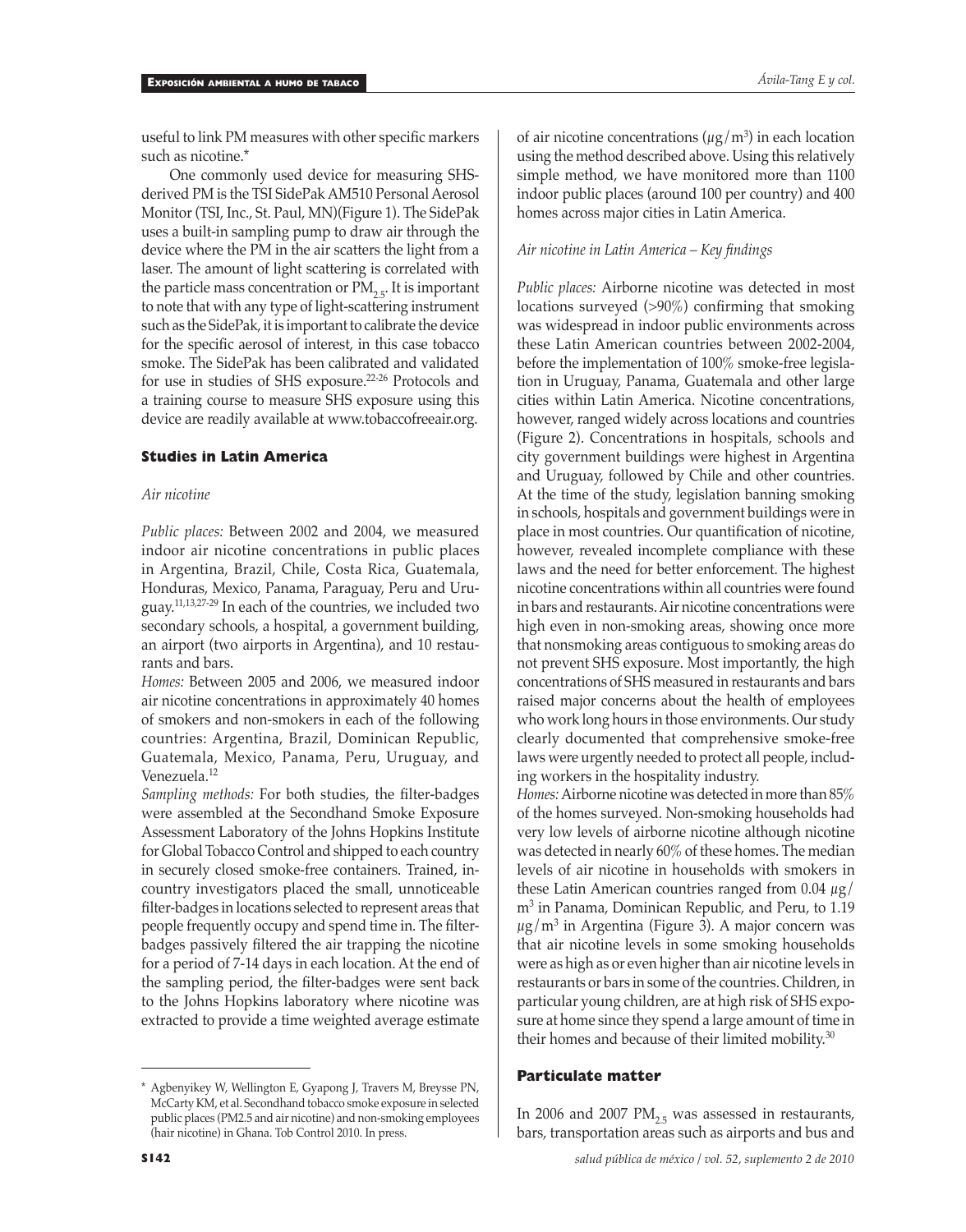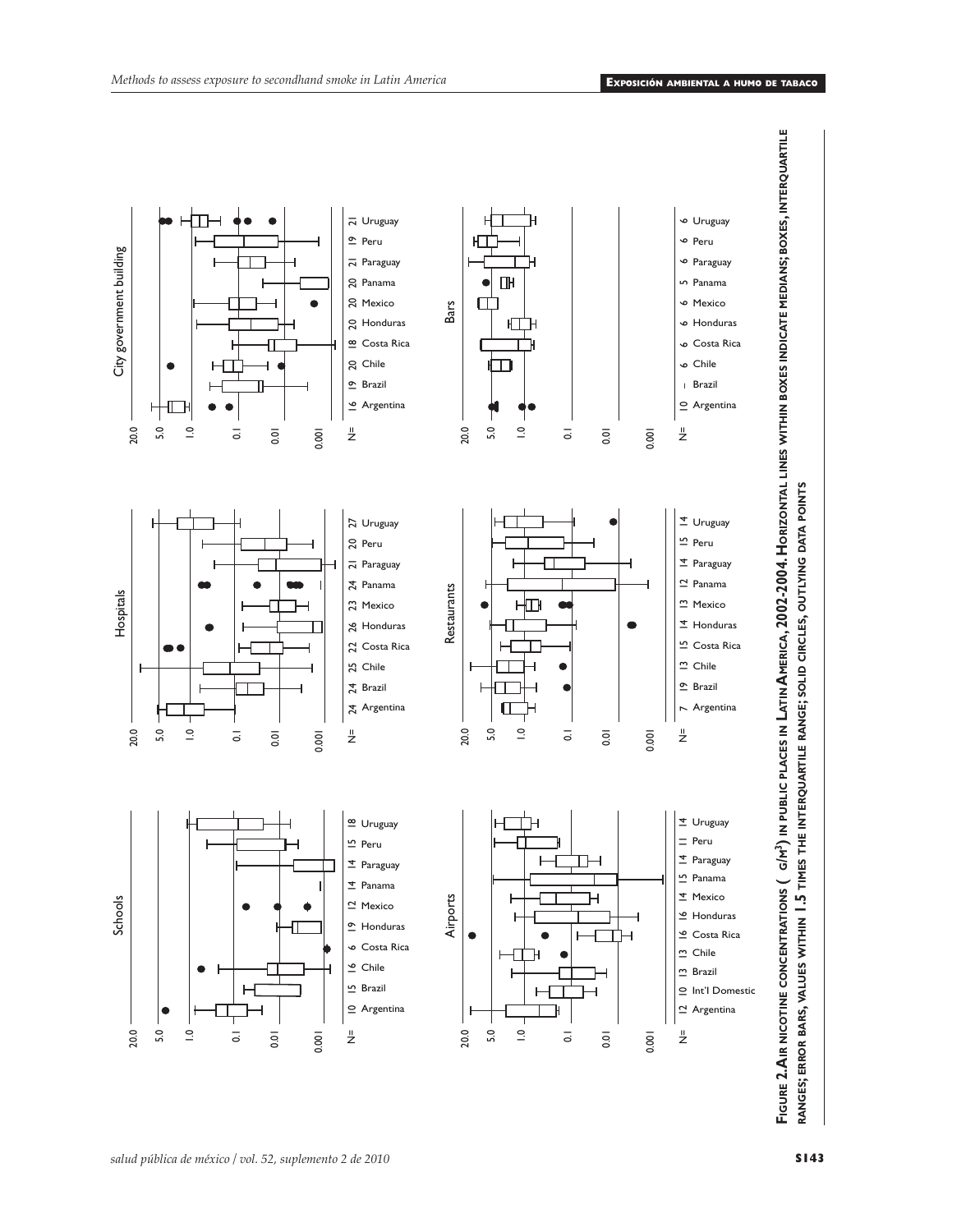

**Figure 3. Air nicotine concentrations (µ g/m3) in homes in Latin America, 2005-2006. Horizontal lines within boxes indicate medians; boxes, interquartile ranges; error bars, values within 1.5 times the interquartile range; solid**

train stations, and other types of venues including hotels, shopping malls, offices, casinos and schools. This study was conducted in 1 822 locations in 32 countries around the world,<sup>31</sup> including 385 locations in 5 Latin American countries: Argentina, Brazil, Mexico, Uruguay and Venezuela. In 2008, an additional 79 locations in Panama, and 56 locations in Argentina were added to the previous data collection. All of the sampling in Panama was conducted after Panama implemented nation-wide smoke-free air legislation in April 2008. Each location was visited for a minimum of 30 minutes with the SidePak monitor continuously recording  $PM_{2.5}$  concentrations. The number of people inside the venue and the number of burning cigarettes were recorded every 15 minutes during sampling. These observations were averaged over the time inside the venue to determine the average number of people on the premises and the average number of burning cigarettes. A sonic measuring device was used to measure room dimensions and hence the volume of each of venue where measurements were taken. The active smoker density was calculated by dividing the average number of burning cigarettes by the volume of the room in meters.

#### *Particulate matter – Key findings in Latin America*

Figure 4 shows an overall 5-fold increase in  $PM<sub>2.5</sub>$  concentration in places where smoking was present at the time of sampling compared to those without smoking. The particle concentrations in the presence of smoking

far exceeded limits established by the U.S. Environmental Protection Agency and the World Health Organization to protect human health. Brazil showed a smaller difference between places with and without smoking (2-fold) compared to other Latin American countries. This is due to the higher  $PM_{2.5}$  concentration in the nonsmoking restaurants sampled in Brazil, likely because of the common practice of open-fire cooking in these restaurants. Compliance with the Panama smoke-free air legislation was extremely high with only a single burning cigarette observed indoors in the 79 locations sampled. As a result, public places in Panama had low levels of indoor particulate air pollution. Figure 5 compares 4 locations sampled in smoke-free Colon, Panama to 4 locations sampled in smoking-permitted Olavarria, Argentina. This example plot shows the change in  $PM_{2,5}$  concentrations minute-by-minute as the monitor moved between the outdoors and the four locations in each city. Immediate and dramatic increases in  $PM_{2.5}$ levels are seen in Olavarria as the monitor moves from outdoors to indoor places with smoking. In contrast, in Colon, levels stay low as the monitor moves between the outdoor and indoor smoke-free places.

## **Using monitoring data in support of smoke-free environments in Latin America**

*Dissemination.* SHS exposure levels quantified in Latin America between 2002 and 2004 had immediate implications for public health professionals and for the govern-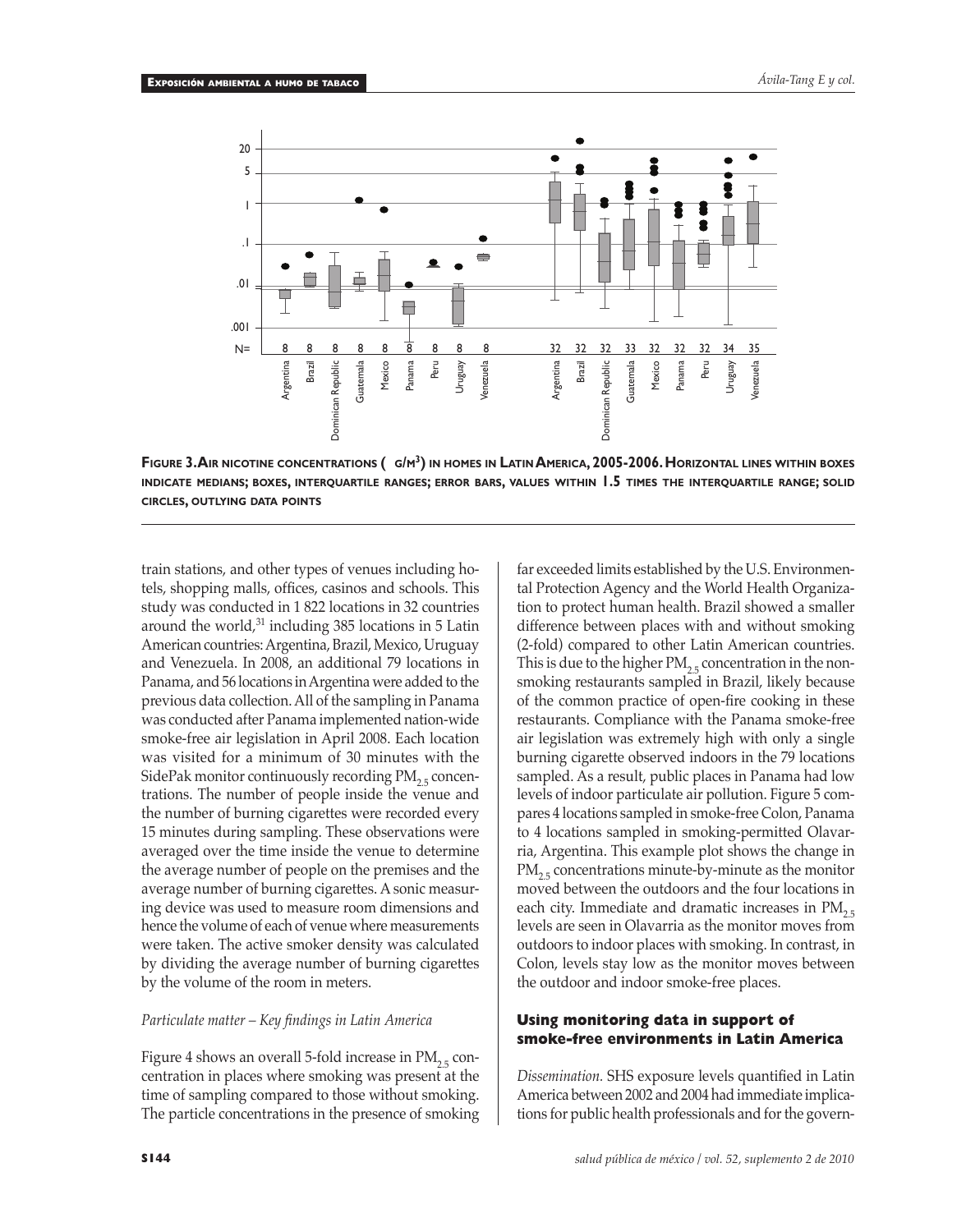

**FIGURE 4. PM<sub>2.5</sub> CONCENTRATIONS IN PUBLIC PLACES IN Latin America, 2006- 2008. Error bars represent 95% confidence intervals**

ment entities responsible for protecting the public from exposure to SHS. The initial peer-review publication of the study of air nicotine levels in public places<sup>11</sup> received substantial media attention in Latin America. More importantly, partner organizations were actively involved in tobacco control activities in their countries. To help them disseminate the study findings, we prepared specific country reports trying to make them attractive and easy to understand. Tips to prepare policy relevant reports are provided in www.shsmonitoring.org. Reports included summary tables, figures, and conclusions highlighting the key points for each country. They also provided details on tobacco legislation at the country level and summarized the international evidence for smoke-free environments. Our target audiences were policy makers, medical and public health providers, media and the public at large.

*Some successes.* The air nicotine data and the multi-country approach proved to be powerful tools in support of smoke-free environments. Both air nicotine and  $PM_{2.5}$ data have been extensively used for media advocacy in Latin America. The air nicotine findings had a substantial media impact in Latin America, including at least Argentina, Uruguay, Chile and Guatemala and were actively used in support of smoke-free legislations in those countries.  $PM<sub>2.5</sub>$  results also received very important media coverage in Argentina where  $PM_{2.5}$  monitoring has been used to demonstrate the need for smoke-free air legislation, to evaluate the positive impact of 100% smoke-free air legislation in some provinces, and to



**Figure 5. Real-time plot showing PM2.5 concentrations over time in four locations in Olavarria, Argentina (3 bars and 1 discotheque), and four locations in Colon, Panama (2 bars and 2 discotheques). All four locations in Olavarria permitted and had observed indoor smoking. All four locations in Colon were smoke-free according to national law and no smoking was observed**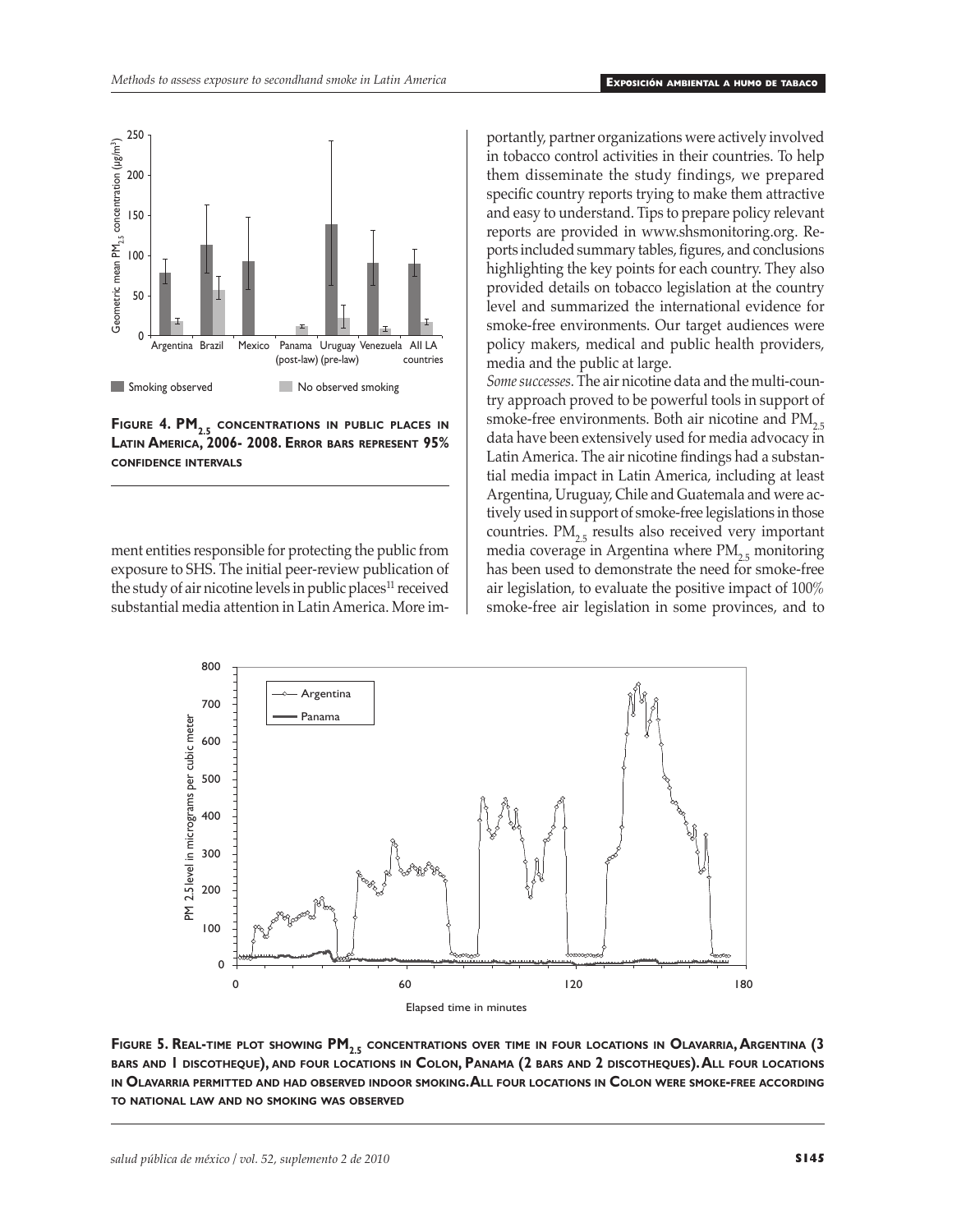document the shortcomings of partial restrictions requiring only separate sections.32 In most countries, the air nicotine and  $PM_{2.5}$  results were presented to legislative bodies debating tobacco control legislation at the national and sub-national levels. In 2004, the Uruguayan government cited the air nicotine study in a decree that made all health care facilities smoke-free.<sup>11</sup> Two years later, Uruguay was the first country in the Americas and the first low- or middle-income country in the world to enact comprehensive national smoke-free legislation that prohibited smoking in all indoor public places and workplaces, including bars and restaurants. In 2008, air nicotine data were used in the successful promotion of comprehensive smokefree legislation in Panama and Guatemala and  $PM_{2,5}$  data were used for promotion of sub-national laws in Argentina and in evaluation of the national law in Panama. In other countries, legislation remains incomplete: however, many cities are taking the lead and passing comprehensive smoke-free legislation in their jurisdictions.

# **Evaluation of smoke-free legislation in Latin America**

We are currently revisiting locations from the 2002-2004 studies in Uruguay<sup>33</sup> and Guatemala to measure air nicotine concentrations following the implementation of smoke-free legislation in these countries. Our questions are the following: Has exposure to SHS changed? Are levels of enforcement similar across different institutions? Are additional enforcement efforts needed? In Montevideo, Uruguay, air nicotine levels in public places and workplaces have decreased extraordinarily after the implementation of the comprehensive national smokefree legislation in 2006.<sup>33</sup> These findings, consistent with self-reported data on seeing smoking in regulated venues<sup>34</sup> confirm that similar legislation can be enacted and implemented successfully in other countries. By objectively documenting decreases in SHS exposure from before to after implementation of comprehensive smokefree legislation, we expect to encourage other countries in Latin America and other regions of the world to take the necessary steps to eliminate toxic tobacco smoke from indoor public places and workplaces.

### **Next steps**

Measuring air nicotine and respirable suspended particles in public places in Latin America has contributed to increase our understanding of the magnitude of exposure to SHS in Latin America and to use those data to support and promote compliance with smoke-free legislation. The measurement of nicotine in the home environment objectively revealed the critical need to implement educational measures that would protect children from SHS in their homes. Additional efforts to monitor and reduce SHS exposure in private environments, such as homes and motor vehicles, are needed in Latin America. While legislating smoke-free environments in private homes is challenging,<sup>35</sup> ethical support for banning smoking across different environments can be obtained when the goal is to protect children's health.36 These environments could include multi-unit housing, parks and other outdoor places where children gather and spend time, as well as in motor vehicles. There is substantial legislative experience showing that it is possible to ban smoking in cars when children are present. Air nicotine levels<sup>37</sup> and respirable suspended particles38 have been assessed in motor vehicles in some countries and could also be applied in Latin American countries to support smoke-free motor-vehicle legislation there. The source of SHS pollution is easily identifiable: the burning cigarette. Smoke-free environments, through legislation and education, are thus relatively simple and straightforward measures to eliminate tobacco smoke pollution.

## **Acknowledgements**

Conducting these multi-country studies in Latin America was possible thanks to the collaboration of multiple institutions and investigators. Dr. Armando Peruga from the Pan American Health Organization (PAHO) and Drs. Patrick Breysse, Jonathan Samet and Heather Wipfli from the Johns Hopkins Bloomberg School of Public Health provided the necessary leadership to define the study goals, refine the study methods and protocols and identify the study coordinators and partnering institutions for the air nicotine in public places and home studies. The effective study conduction and dissemination of the findings in each country was possible thanks to the following lead country investigators: Marta Angueira (Argentina), Vera Colombo and Valeska Figueiredo (Brazil), Marisol Acuña (Chile), Katya Jimenez (Costa Rica), Sergio Diaz, Deborah Ossip-Klein and Essie Sierra (Dominican Republic), Joaquin Barnoya (Guatemala), Claudia Gomez (Honduras), Raydel Valdes and Luz Myriam Reynales (Mexico), Reina Roa (Panama), Graciela Gamarra (Paraguay), Carmen Barco (Peru), Adriana Blanco (Uruguay) and Natasha Herrera (Venezuela). The public places nicotine study was originally funded by PAHO and the Institute for Global Tobacco Control, and in recent years by a Clinical Investigator Award from the Flight Attendant Medical Research Institute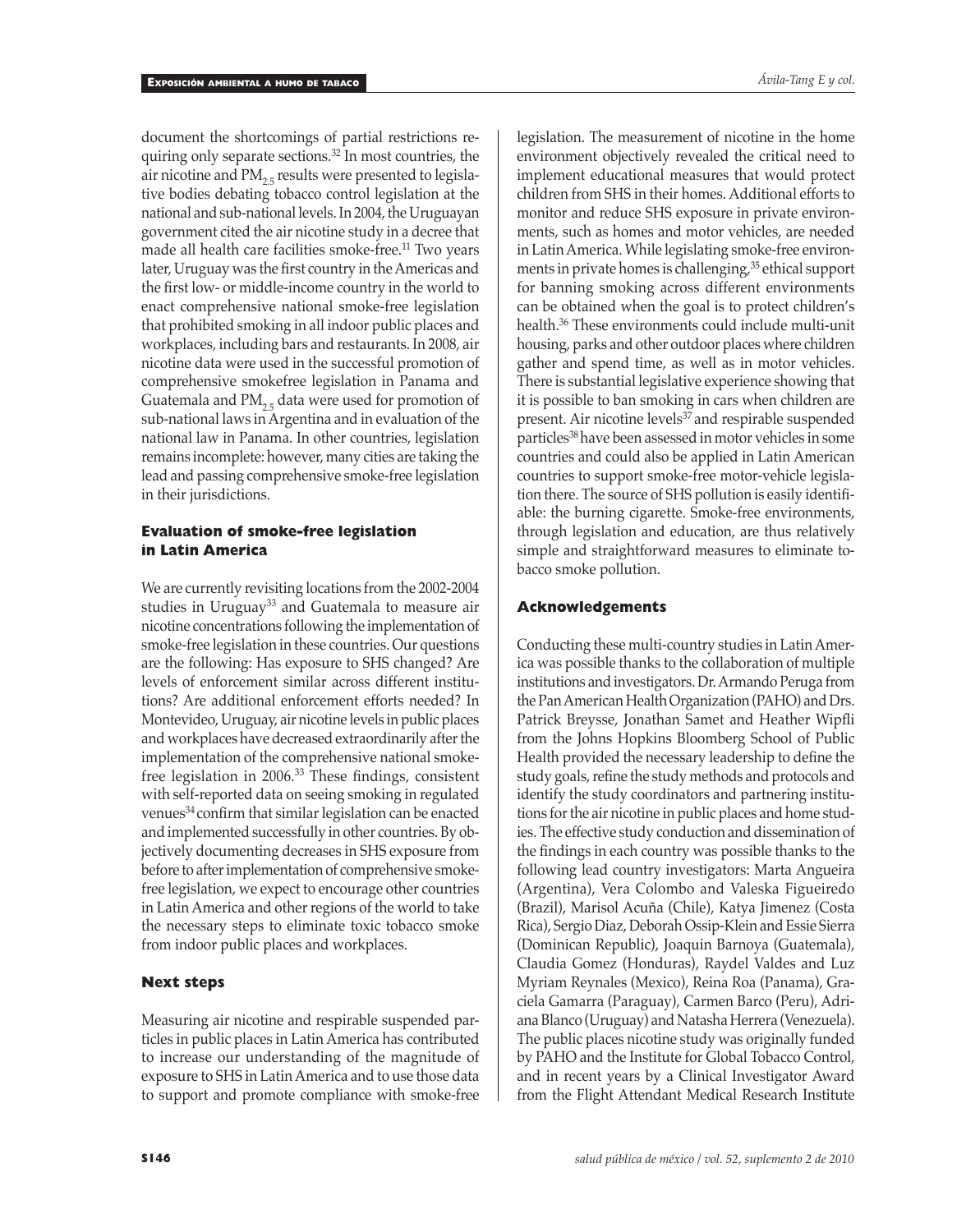(FAMRI), the FAMRI Center of Excellence Award to the Johns Hopkins Medical Institutions, and the Bloomberg Initiative to Reduce to Tobacco Use. The home nicotine study was funded by FAMRI through a Dr William Cahan Distinguished Professor award to Dr. Jonathan M. Samet. Dr. Travers' work in measuring SHS-derived particulate matter is also funded by FAMRI. The new particle monitoring data presented was made possible by lead investigators Verónica Schoj and María Elizabeth Pizarro in Argentina and Reina Roa in Panama.

#### *Declaration of conflicts of interest*

We declare that we have no conflicts of interest.

#### **References**

1. U.S. Department of Health and Human Services. The Health Consequences of Involuntary Exposure to Tobacco Smoke: A Report of the Surgeon General. Atlanta: U.S. Department of Health and Human Services, Centers for Disease Control and Prevention, Coordinating Center for Health Promotion, National Center for Chronic Disease Prevention and Health Promotion, Office on Smoking and Health, 2006. 2. World Health Organization. WHO Framework Convention on Tobacco Control. Geneva: WHO, 2003.

3. World Health Organization. WHO Framework Convention on Tobacco Control Guidelines for implementation Article 5.3; Article 8; Article 11; Article 13. Geneva: WHO, 2009.

4. National Research Council (NRC), Committee on Passive Smoking. Environmental tobacco smoke: Measuring exposures and assessing health effects. Washington, DC: National Academies Press, 1986.

5. Daisey JM. Tracers for assessing exposure to environmental tobacco smoke: what are they tracing? Environ Health Perspect 1999;107(Suppl 2):319-327.

6. Singer BC, Hodgson AT, Guevarra KS, Hawley EL, Nazaroff WW. Gasphase organics in environmental tobacco smoke. 1. Effects of smoking rate, ventilation, and furnishing level on emission factors. Environ Sci Technol 2002 Mar 1;36(5):846-853.

7. Leaderer BP, Hammond SK. Evaluation of vapor-phase nicotine and respirable suspended particle mass as markers for environmental tobacco smoke. Environ Sci Technol 1991 Apr 1;25(4):770-777.

8. Hammond SK, Leaderer BP.A diffusion monitor to measure exposure to passive smoking. Environ Sci Technol 1987;21:494-497.

9. Guerin MR, Jenkins RA, Tomkins BA. The chemistry of environmental tobacco smoke: composition and measurement. 2nd. ed. Washington, DC: Lewis Publishers Inc., 1992.

10. Hammond SK, Leaderer BP, Roche AC, Schenker M. Collection and analysis of nicotine as a marker for environmental tobacco smoke. Atmospheric Environment 1987;21(2):457-462.

11. Navas-Acien A, Peruga A, Breysse P, Zavaleta A, Blanco-Marquizo A, Pitarque R, *et al.* Secondhand smoke in public places in Latin America, 2002-2003. JAMA 2004;291(22):2741-2745.

12. Wipfli H, Avila-Tang E, Navas-Acien A, Kim S, Onicescu G, Yuan J, *et al*. Secondhand smoke exposure among women and children: Evidence from 31 countries. Am J Public Health 2008;98(4):672-679.

13. Barnoya J, Mendoza-Montano C, Navas-Acien A. Secondhand smoke exposure in public places in Guatemala: comparison with other Latin American countries. Cancer Epidemiol Biomarkers Prev 2007;16(12):2730-2735.

14. Environmental Protection Agency. PM Standards Revision - 2006. http://www epa gov/oar/particlepollution/naaqsrev2006 html 2007 [cited 2010 Mar 11];Available from: URL: http://www.epa.gov/oar/ particlepollution/naaqsrev2006.html

15. World Health Organization. WHO Air quality guidelines for particulate matter, ozone, nitrogen dioxide and sulfur dioxide. Global update 2005. Summary of risk assessment. Geneva: WHO, 2006.

16. Klepeis NE, Apte MG, Gundel LA, Sextro RG, Nazaroff WW. Determining size-specific emission factors for environmental tobacco smoke particles. Aerosol Science and Technology 2003;37(10):780-790. 17. Morawska L, Barron W, Hitchins J. Experimental deposition of environmental tobacco smoke submicrometer particulate matter in the human respiratory tract. American Industrial Hygiene Association Journal 1999;60(3):334-339.

18. Ott WR, Siegmann HC. Using multiple continuous fine particle monitors to characterize tobacco, incense, candle, cooking, wood burning, and vehicular sources in indoor, outdoor, and in-transit settings. Atmospheric Environment 2006;40:821-843.

19. National Cancer Institute. Smoking and Tobacco Control Monograph 10. Health Effects of Exposure to Environmental Tobacco Smoke, Final Report. 1999.

20. Repace J. Respirable particles and carcinogens in the air of delaware hospitality venues before and after a smoking ban. | Occup Environ Med 2004;46(9):887-905.

21. Invernizzi G, Ruprecht A, Mazza R, Rossetti E, Sasco A, Nardini S, *et al.* Particulate matter from tobacco versus diesel car exhaust: an educational perspective. Tobacco Control 2004;13(3):219-221.

22. Klepeis NE, Ott WR, Switzer P. Real-time measurement of outdoor tobacco smoke particles 6. Journal of the Air & Waste Management Association 2007;57(5):522-534.

23. Travers MJ, Cummings KM, Hyland A, Repace J, Babb S, Pechacek T, *et al.* Indoor air quality in hospitality venues before and after implementation of a clean indoor air law -- Western New York, 2003. MMWR: Morbidity & Mortality Weekly Report 2004;53(44):1038-1041.

24. Travers MJ, Lee K. Particulate air pollution in Irish pubs is grossly underestimated. Am | Respir Crit Care Med 2008; 177(2):236-237. 25. Waring MS, Siegel JA. An evaluation of the indoor air quality in bars before and after a smoking ban in Austin, Texas. J Expo Sci Environ Epidemiol 2007;17(3):260-268.

26. Lee K, Hahn EJ, Pieper N, Okoli CT, Repace J, Troutman A. Differential impacts of smoke-free laws on indoor air quality. J Environ Health 2008;70(8):24-30, 54.

27. Navas-Acien A, Blanco-Marquizo A, Goja B. Estudio de vigilancia de la exposición a humo de tabaco en Uruguay. Rev Salud Publica de Uruguay  $2004.2.3 - 8$ 

28. Navas-Acien A, Gómez Mass CDHACE. Exposición ambiental a humo de tabaco en Tegucigalpa, Honduras. Revista Facultad Ciencias Médicas Hondureña 2005;2:51-59.

29. Barrientos-Gutierrez T, Valdes-Salgado R, Reynales-Shigematsu LM, Navas-Acien A, Lazcano-Ponce E. [Involuntary exposure to tobacco smoke in public places in Mexico City]. Salud Publica Mex 2007;49 Suppl 2:S205-S212.

30. Kim S, Wipfli H, Navas-Acien A, Dominici F, vila-Tang E, Onicescu G, *et al.* Determinants of hair nicotine concentrations in nonsmoking women and children: a multicountry study of secondhand smoke exposure in homes. Cancer Epidemiol Biomarkers Prev 2009;18(12):3407-3414. 31. Hyland A, Travers MJ, Dresler C, Higbee C, Cummings KM. A

32-country comparison of tobacco smoke derived particle levels in indoor public places. Tob Control 2008;17(3):159-165.

32. Schoj V, Sebrie E, Pizarro M, Hyland A, Travers MJ. Informing effective smokefree policies in Argentina: air quality monitoring study in 15 cities (2007-20009). Salud Publica Mex 2010.